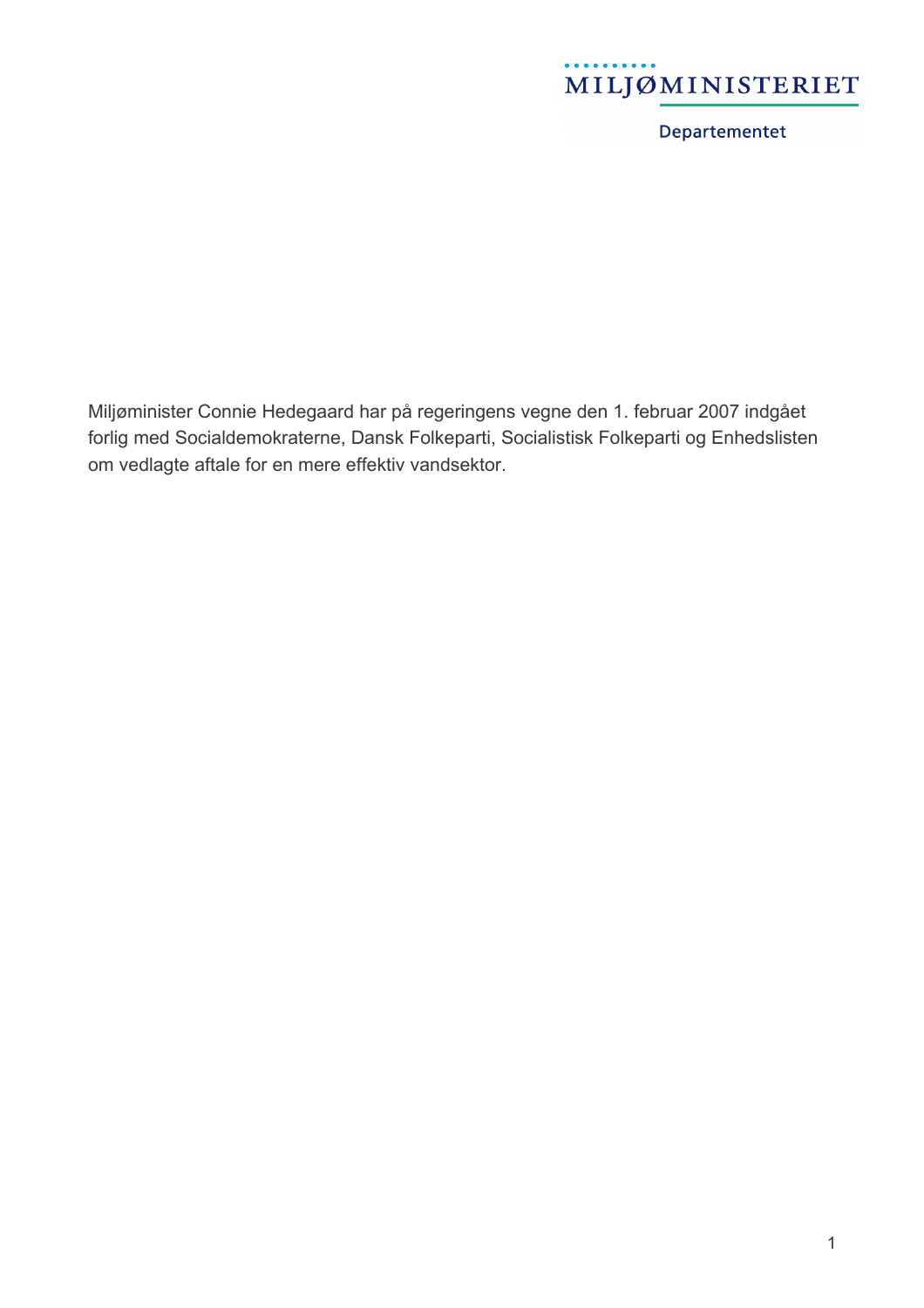# Aftale for en mere effektiv vandsektor

Forligspartierne er enige om, at der af miljøministeren skal iværksættes følgende initiativer for vandsektoren med baggrund i regeringens ideoplæg "Serviceeftersyn af vandsektoren" (okt. 2005), høringen heraf og de efterfølgende drøftelser.

Aftalen har følgende elementer:

- Kravene til miliø, sundhed og forsvningssikkerhed fastholdes.  $\omega_{\rm{max}}$
- Vandsektoren rummer et effektiviseringspotentiale, som skal udnyttes til gavn for forbrugerne og miljøet.
- Den økonomiske regulering skal understøtte effektiviseringen af sektoren.  $\mathbf{L}^{\text{max}}$
- Den danske vandsektor er i dag karakteriseret ved at være kommunalt ejet eller forbrugerejet. Nærværende aftale har ikke til hensigt at ændre på dette forhold.
- Der er behov for økonomiske midler til at imødegå investerings- og fornyelsesbehov, bl.a. også til teknologiudvikling. Dette kan også medvirke til at understøtte vækstmuligheder for eksport af dansk vandteknologi.
- Der skal ske en klar adskillelse af drift og myndighedsansvar. Målet er klare roller  $\omega_{\rm{max}}$ og effektivisering, samt udvikling af sektoren.
- Forbrugerne har krav på gennemskuelighed i vandsektorens forhold, herunder  $\mathbf{r}$ også i grundlaget for, hvordan de vandpriser, som forbrugerne betaler, fastsættes.
- Den eksisterende regnskabsmæssige adskillelse mellem vand- og kloakforsyning  $\mathbf{L}^{\text{max}}$ fastholdes
- Overskuddet fastholdes i vandsektoren.
- Der gennemføres i 2012 en evaluering af den opnåede effektivitet i sektoren.

# A. Aftalens indhold:

## 1. Benchmarking:

Benchmarking – som primært er et ledelsesværktøj for forsyningerne - gør det muligt at måle og sammenligne forsyningernes miljøforhold, omkostninger, priser, organisation, kvalitet og service på en ensartet måde. Benchmarking udgør herudover det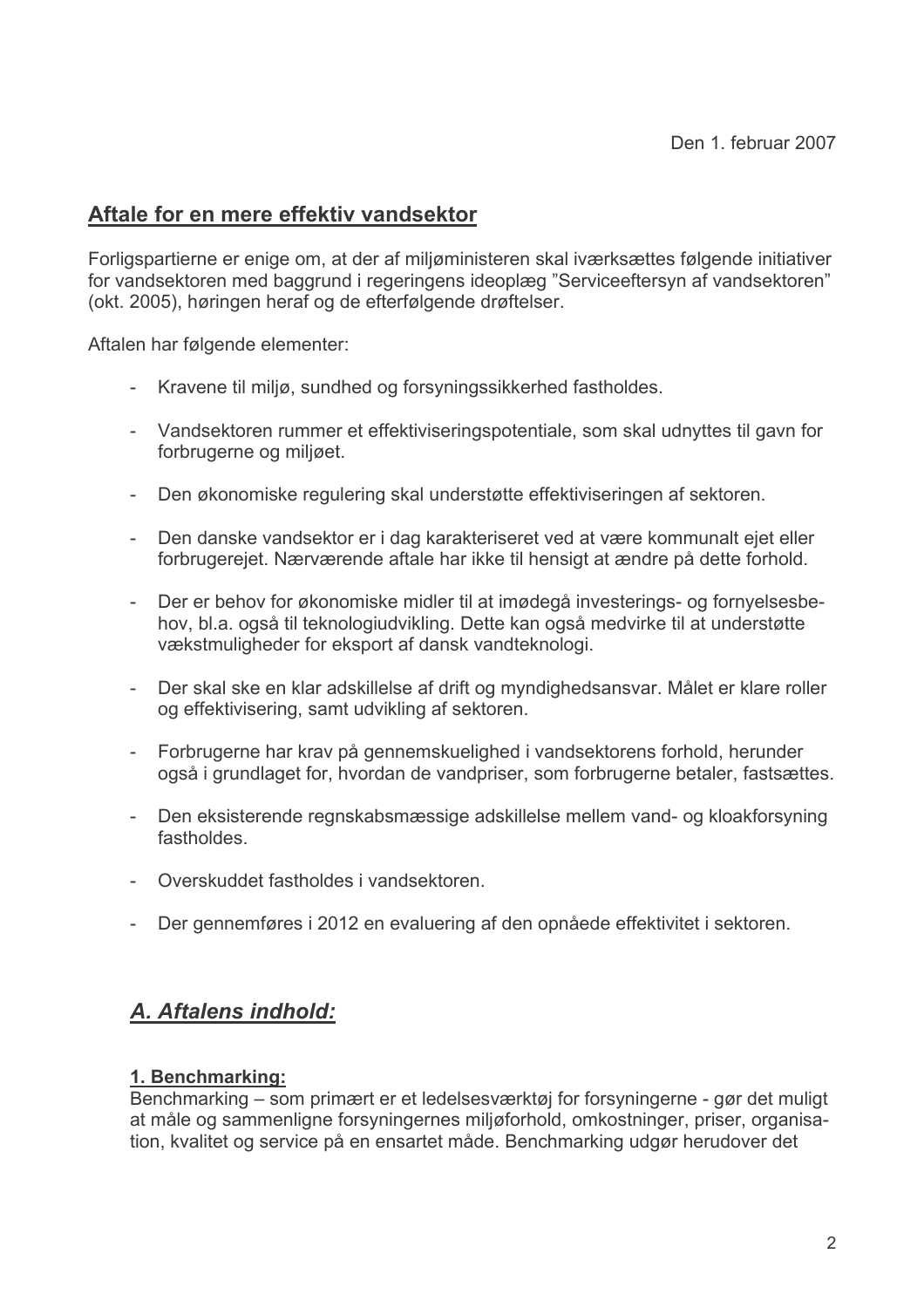nødvendige grundlag for regelmæssigt at kunne justere prisloftet samt synliggøre udviklingen i vandsektorens kvalitet og effektivitet.

Der etableres en lovgivningsmæssig ordning, der bemyndiger miljøministeren til at forpligte vand- og kloakforsyninger til at deltage i benchmarking.

Det vurderes, at cirka 300 vandforsyninger, der indvinder mere end 200.000 m<sup>3</sup> vand og som dækker 80 % af den samlede vandmængde, bør være omfattet. Små forsyninger, som indvinder mindre end 200.000 m<sup>3</sup> vand årligt, skal undtages fra krav om benchmarking. Det drejer sig skønsmæssigt om 2.400 vandforsyninger. De forsyninger, som ikke er omfattet af krav om benchmarking, kan vælge frivilligt at tilmelde sig benchmarking.

Samtlige kloakforsyninger vurderes at have en størrelse, der gør det relevant at være omfattet af kravet om benchmarking. Private spildevandslaug, enkeltudledere og lignende er ikke omfattet af kravet om benchmarking.

Miljøministeren indgår på baggrund af forligspartiernes aftale i et tæt samarbejde med branchen med henblik på at fastsætte rammer for benchmarking i en kommende bekendtgørelse på baggrund af de hidtil indvundne erfaringer hos DANVA og andre. Forsyningssekretariatets udmøntning af bekendtgørelsen skal også ske i samarbejde med branchen.

For at sikre en tilstrækkelig gennemsigtighed skal de kommende regler om benchmarking indeholde krav om offentliggørelse af resultaterne.

De kommende regler skal også omfatte ensartede krav til kontoplan.

Miljøministeren drøfter de kommende rammer for benchmarking med forligspartierne, inden udkast sendes i høring.

Krav om benchmarking træder i kraft 1. januar 2009.

#### 2. Miljø- og energiledelse:

Miliø-og energiledelse indebærer bl.a. en systematisk og løbende forbedring af virksomhedens produktion med henblik på at mindske miliøpåvirkningerne. I vandsektoren vurderes miljø- og energiledelse bl.a. at kunne medvirke til, at sektoren løbende søger at forbedre ledelse og drift, hvilket kan bidrage til at reducere risikoen for forurening af drikkevandet, reducere miljøpåvirkningen fra spildevandsrensningen og mindske energiforbruget.

Miljøministeren iværksætter under tæt inddragelse af branchen en målrettet vejledningsindsats med henblik på størst mulig anvendelse af miljø- og energiledelse i branchens virksomheder

Miljøministeren drøfter et udkast til vejledningsmateriale for forligspartierne, inden denne indsats iværksættes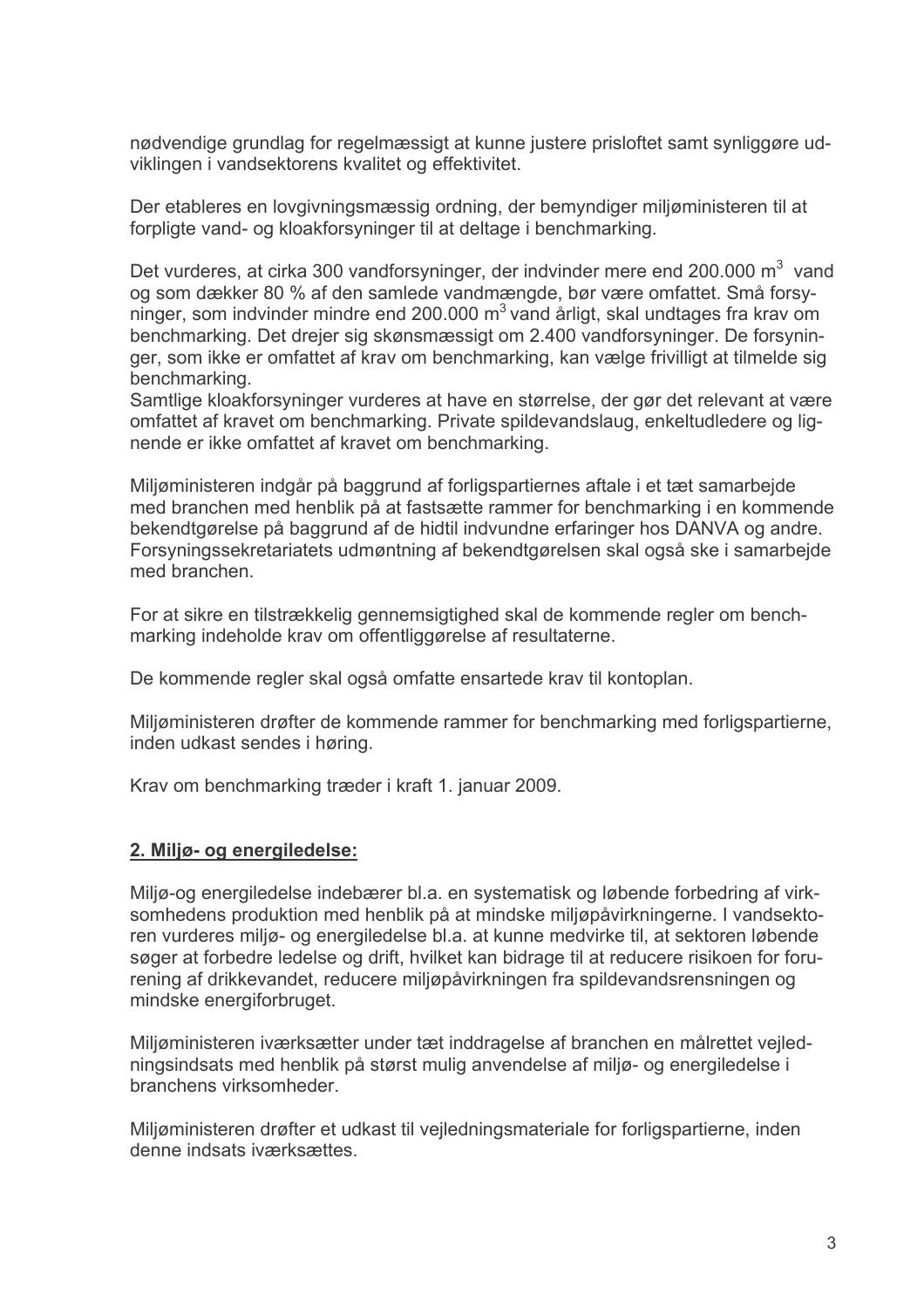# 3. Teknologiudvikling:

Forskning og udvikling skal fremmes i den danske vandsektor. Målet er at fastholde og videreudvikle høje standarder for natur, miljø og sundhed. Det vil samtidig medvirke til at forbedre effektiviteten i sektoren og fremtidssikre forsyningernes ydelser til borgerne. Også i lyset af regeringens målsætninger for globaliseringsarbeidet og regeringens miljøteknologiske sigtelinier er der behov for en mere innovativ vandsektor. Der er behov for at styrke sektorens egen indsats. Det skal ske gennem etablering af en fond, der finansieres af indskud fra forsyningerne.

Der etableres derfor en teknologiudviklingsfond baseret på frivillige indbetalinger fra branchen. Skønsmæssigt anslås, at der vil være behov for, at der i alt indbetales ca. 20 mio. kr. årligt til fonden. Staten fordobler branchens frivillige indbetalinger til fonden, dog kan statens bidrag højst udgøre 10 mio. kr. årligt i en 3-årig periode. Statens bidrag nedsættes, ikke hvis branchen indbetaler mere end 10 mio. kr. årligt

Fonden etableres i 2008. Fonden evalueres i forbindelse med den samlede evaluering af aftalen om vandsektoren i 2012.

Fonden, der i sin virksomhed forudsættes at være selvstændig og uafhængig, etableres og administreres af branchen efter nærmere regler fastsat af miljøministeren.

Miljøministeren indleder snarest forhandlinger med branchen om den nærmere udmøntning af ovennævnte principper, herunder overvejelser om det hensigtsmæssige omfang af fonden, og ministeren inddrager forligspartierne inden udkast til de kommende regler udsendes i høring.

Forligspartierne har herved lagt til grund, at det er DANVA's klare opfattelse, at branchen med stor grad af sandsynlighed vil bidrage med 10 mio. kr. om året til teknologiudviklingsfonden.

## 4. Adskillelse af myndighed og drift:

Der er behov for en klarere adskillelse af og større gennemsigtighed mellem kommunernes skattefinansierede myndighedsudøvelse og vandsektorens brugerfinansierede forsyningsvirksomheder. Det kan også være svært for borgerne og virksomhederne at afgøre, om det er en medarbejder fra forsyningen eller fra forvaltningen, som man står overfor. På vandforsyningsområdet er kommunerne endvidere tilsynsmyndighed både over for de private vandforsyninger og over for kommunernes egne vandværker. Dette kan skabe tvivl om roller og ansvar.

En klar adskillelse vil endvidere medføre en tydeliggørelse og fokusering af henholdsvis kommunens og forsyningens rolle som henholdsvis bestiller og udfører, mens den nødvendige driftsmæssige fokusering i forsyningerne fremmes.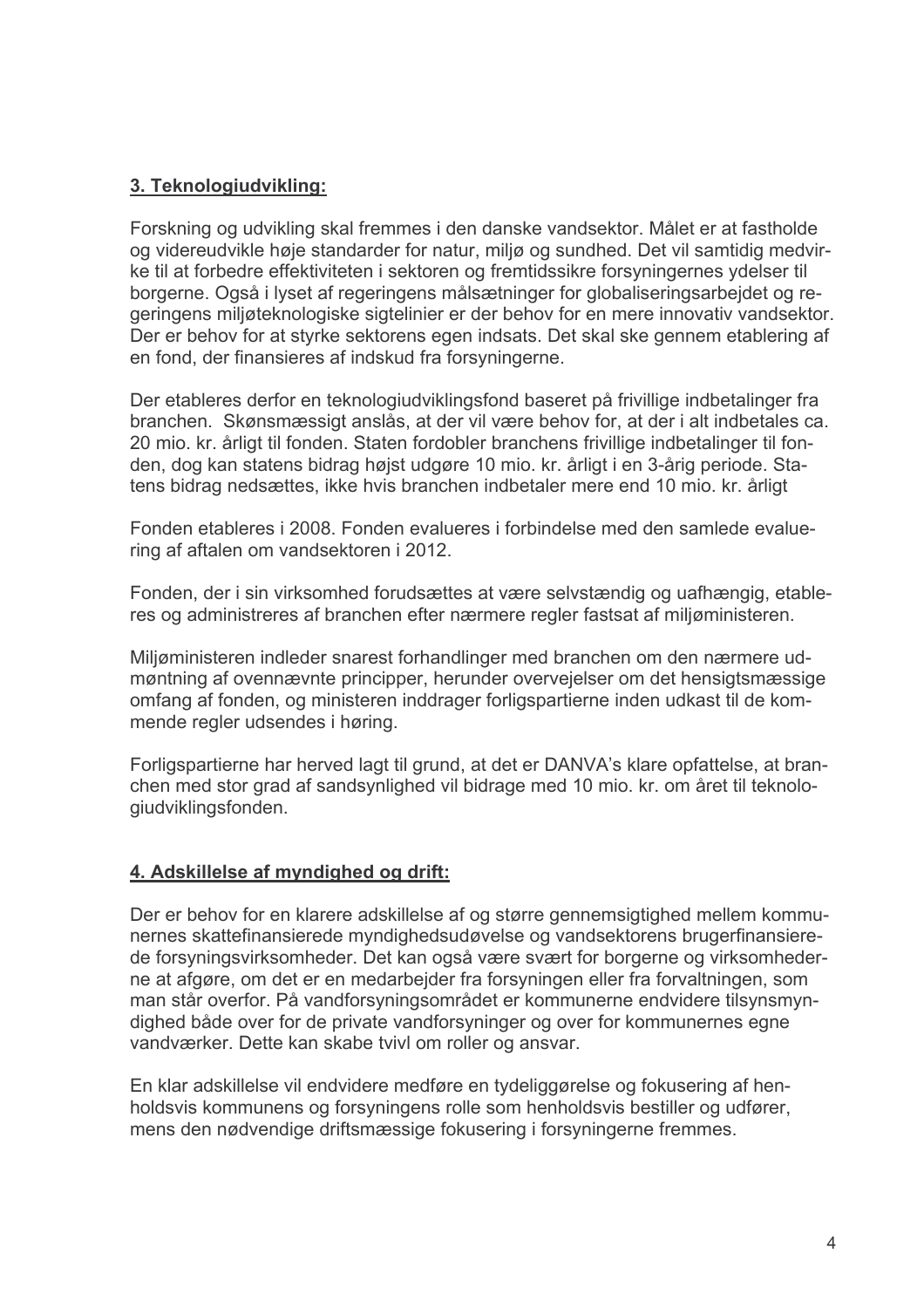Der er allerede en sådan udvikling i gang i sektoren. Omkring 15 kommuner har således allerede i dag selskabsgjort deres forsyninger. Nogle kommuner har valgt at oprette et kommunalt aktieselskab, mens andre kommuner har overdraget forsyningen til forbrugerne, eksempelvis i form af et A.m.b.a..

Med henblik på at sikre en klar og entydig juridisk adskillelse mellem kommunen og forsyningen fastsættes lovgivningsmæssigt, at de kommunale vand- og kloakforsyninger, som i dag er en del af den kommunale forvaltning, skal udskilles i selskaber i form af A/S, ApS, A.m.b.a. eller andre selvstændige juridiske personer.

De private, forbrugerejede vandværker og de kommunale forsyninger, som i dag er udskilt fra den kommunale forvaltning (A/S, I/S, ApS m.v. samt A.m.b.a., foreninger og andre former for forbrugereje), skal ikke yderligere reguleres med hensyn til selskabsform

Vandsektoren er i dag underlagt forskellige skattemæssige krav alt afhængigt af organisationsform og om hvorvidt der er tale om vand- eller kloakforsvning. Med henblik på at sikre ensartet skattemæssig behandling skal forsyningerne underlægges de almindelige regler for selskaber om skattepligt.

De kommunale forsyninger skal være selskabsgjort med stiftelse pr. 1. januar 2009. Skattepligt indtræder fra selskabsgørelsen.

#### 5. Lovgivningens og sektorens formål

Den kommende lovgivning skal indledes med en formålsbestemmelse, der sikrer, at natur- og miljøhensyn, sundhed, forsyningssikkerhed, gennemsigtighed og effektivitet skal lægges til grund for vandsektoren.

I forlængelse heraf fastsættes regler om selskabernes vedtægtsformål, herunder at selskaberne skal arbeide for ovenstående formål.

## 6. Gennemsigtighed

Med henblik på at sikre gennemsigtighed i sektoren fastsættes, at lov om offentlighed i forvaltningen og forvaltningsloven skal finde anvendelse for de kommunalt ejede forsyninger.

Det sikres, at lov om aktindsigt i miljøoplysninger finder anvendelse for alle selskaber uanset ejerforhold.

Disse krav om større gennemsigtighed træder i kraft ved selskabsgørelsen.

For at sikre en tilstrækkelig gennemsigtighed skal de kommende regler om benchmarking indeholde krav om offentliggørelse af resultaterne.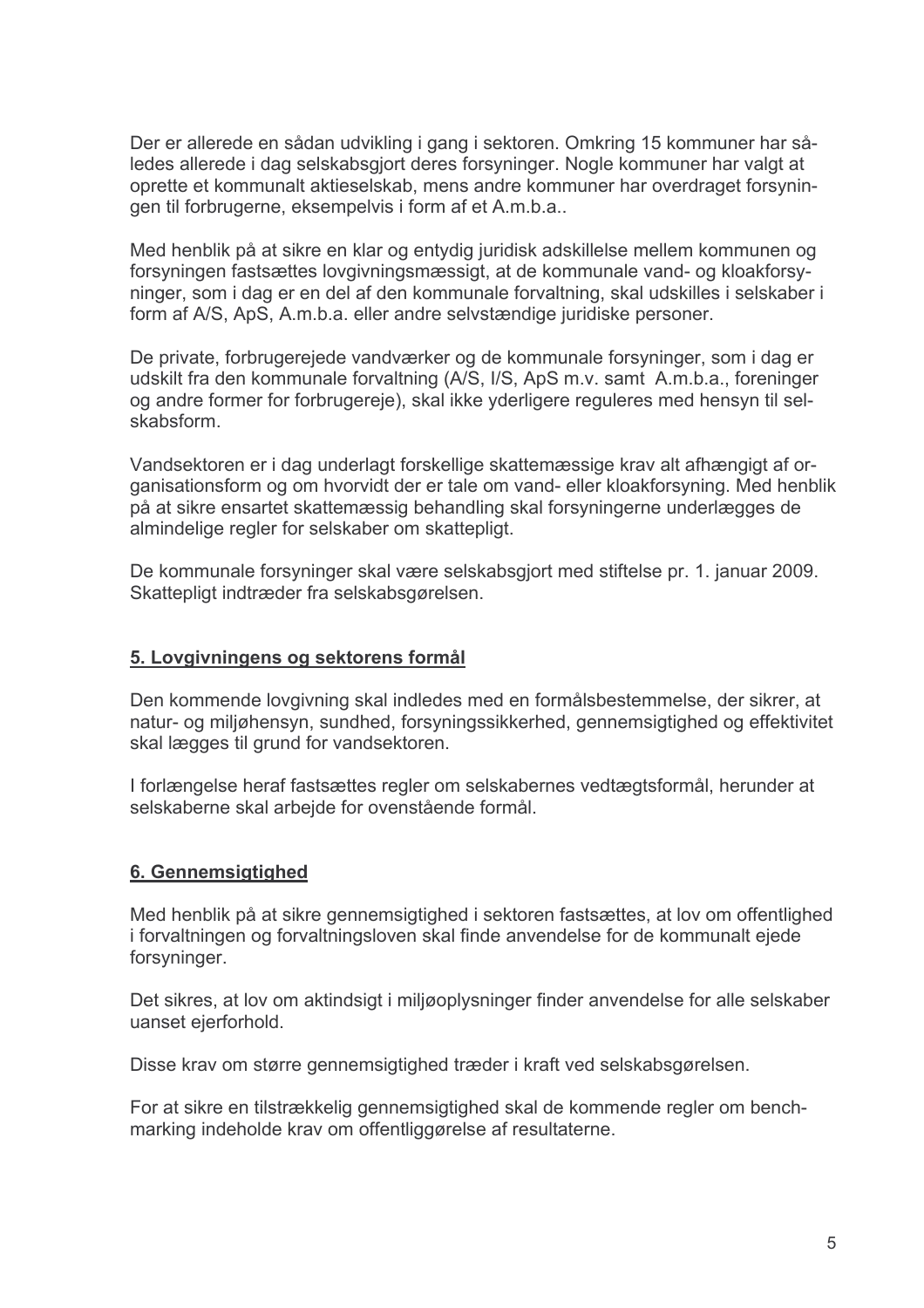Den eksisterende regnskabsmæssige adskillelse mellem vand- og kloakforsyning fastholdes. Det sikres herved, at forbrugere der fx alene er tilsluttet vandforsyningen ikke betaler for omkostninger, der hører under kloakforsyningen.

# 7. Årsregnskabsloven

Som konsekvens af selskabsgørelsen omfattes forsyningerne af årsregnskabslovens krav, herunder de i loven fastsatte regler om fastsættelsen af åbningsbalancen. Dette vil primært give større gennemsigtighed i sektorens økonomiske forhold, men det vil også sammen med krav om kontoplaner sikre det nødvendige ensartede grundlag for benchmarkingen og dermed fastsættelsen af prisloft.

Årsregnskabsloven indføres i vandsektoren fra regnskabsåret 2009 for den del af sektoren, der ikke allerede er omfattet.

#### 8. Salg af kommunale aktiver

Den i dag gældende lovgivning fastsætter ikke begrænsninger på kommunernes mulighed for at sælge aktiver inden for vandsektoren.

Ved et salg af kommunale aktiver fastlægges lovgivningsmæssigt krav om modregning af salgsprovenu og udbytte i de kommunale bloktilskud. Modregningen foretages på grundlag af det fulde provenu med enten 40 % eller 60 % efter de principper, der gælder for elforsyningsområdet.

Reglerne om modregning af salgsprovenu træder i kraft ved lovforslagets fremsættelse.

## 9. Prisloftsregulering

Der fremsættes lovforslag om indførelse af en ændret økonomisk regulering af vandsektoren, som tilskynder til effektivitet og omkostningsbevidsthed uden at kravene til forsyningssikkerhed, milig og sundhed tilsidesættes. Den ændrede økonomiske regulering skaber en forbrugerbeskyttelse i forhold til gebyrudviklingen.

Lovforslaget omfatter følgende elementer:

• De midler, der tilvejebringes ved effektiviseringen, skal anvendes af selskaberne til nedsættelse af vandprisen for forbrugerne, forbedringer af infrastruktur (fx kloakrenovering), miljøforbedringer, konsolidering, anvendelse til forskning og udvikling eller lign. Den gældende lovgivning præciseres vedrørende hvilke nærmere udgifter selskaberne kan indregne i prisen. De enkelte forsyningers eventuelle regnskabsmæssige overskud, skal forblive i sektorens enkelte forsyninger, dvs. overskud fra vandforsyningen kan ikke anvendes til klo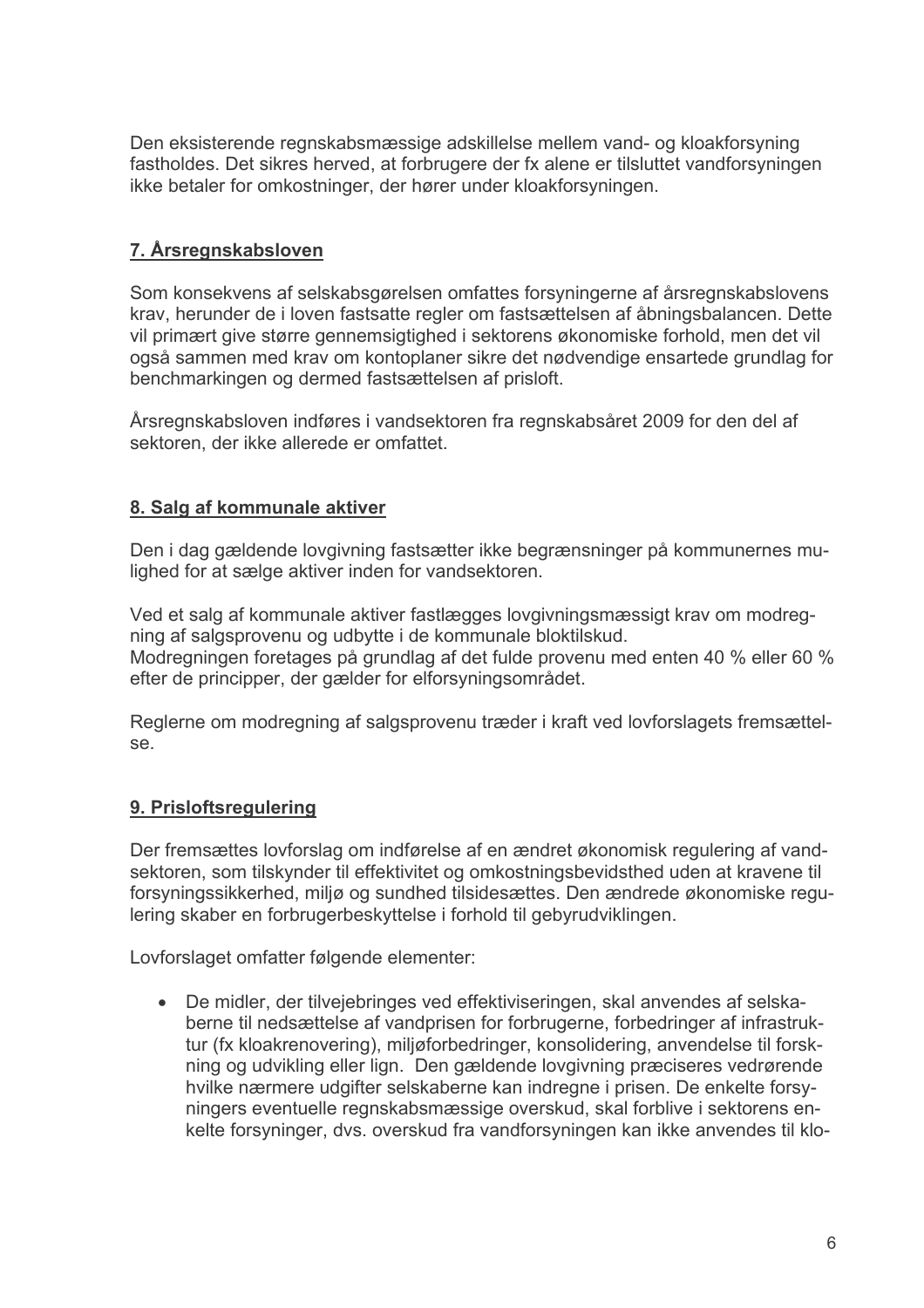akforsyningen og omvendt. Miljøministeren fastsætter nærmere regler herom, herunder om principperne for selskabernes henlæggelser.

- For vandforsyninger, der indvinder eller distribuerer mere end 200.000 kubikmeter vand om året og for alle spildevandsforsyninger indføres en økonomisk regulering baseret på et prisloft. Prisloftet indebærer, at der for hver forsyning indføres en individuelt fastsat øvre grænse for, hvor meget priserne må stige (f.eks. baseret på inflationen fratrukket et effektiviseringskrav). Ligeledes opretholdes princippet om, at de økonomiske midler skal forblive i de pågældende forsyninger.
- For forsyninger, der indvinder mindre end 200.000 kubikmeter årligt, fastholdes det gældende hvile-i-sig-selv-princip.
- Forsyningssekretariatet fastlægger efter forudgående drøftelse med forligspartierne prisloftet for den enkelte forsyning med udgangspunkt i historiske priser for pågældende forsyning, den årlige omkostningsudvikling og et generelt effektiviseringskrav på en nærmere fastsat procentsats. Prisloftet kan herudover indeholde yderligere effektiviseringskrav overfor de forsyninger, hvor der er særligt store effektiviseringsbehov, når resultaterne af benchmarking foreligger, dvs. tidligst for året 2010. Forligspartierne drøfter principperne for hvad der udgør "særligt store effektiviseringsbehov". Med henblik herpå iværksættes et embedsmandsarbejde sammen med branchen med det formål at etablere et beslutningsgrundlag på baggrund af bl.a. de praktiske erfaringer fra benchmarkingen. Embedsmandudvalget skal have afsluttet arbeidet medio 2010. Prisloftet skal respektere eventuelle nye nationale eller lokale krav til selskaberne. Forsyningssekretariatet vil undtagelsesvist på baggrund af en konkret afveining kunne dispensere fra prisloftet, dys. en konkret begrundet midlertidig forhøjelse af prisloftet, såfremt konkrete særlige forhold, som selskabet ikke med rimelighed havde kunnet forudse, begrunder dette.

Prisloftregulering træder i kraft fra 1. januar 2009.

#### 10. Forsyningssekretariat og kontaktudvalg

Der etableres en lille, regulerende myndighed af vandsektorens økonomiske forhold (et "forsyningssekretariat").

Statslige og kommunalt fastsatte miljø- og servicemål skal lægges til grund ved Forsyningssekretariatets fastsættelse af prisloftet. Forsyningssekretariatet skal således alene sikre en økonomisk effektiv drift af forsyningerne, så de politisk vedtagne mål for vand- og kloakforsyningerne opnås på den mest omkostningseffektive måde.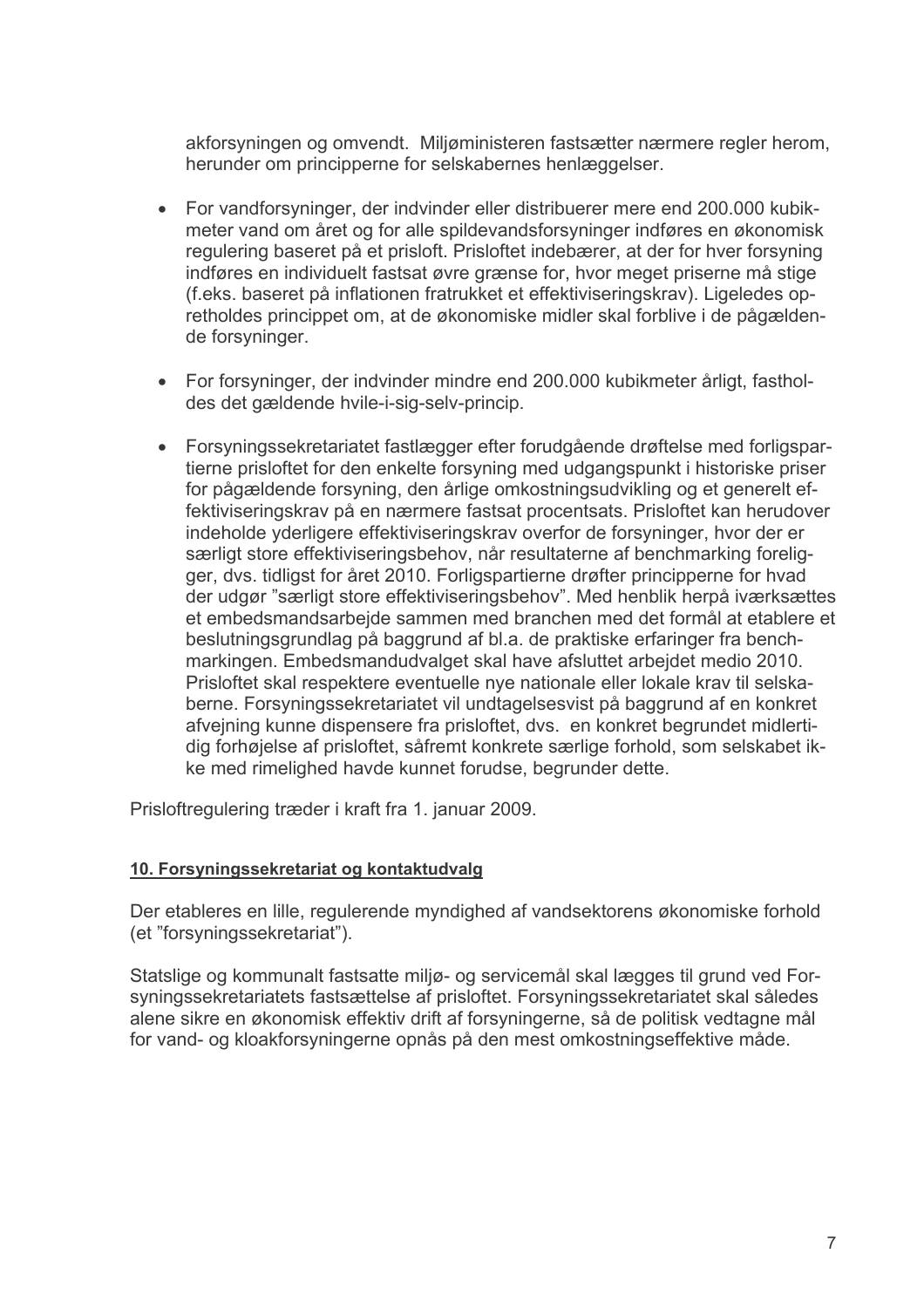De nærmere regler for Forsyningssekretariatet og prisloftsreguleringen fastlægges som opfølgning af den kommende lovgivning. Miljøministeren drøfter de opfølgende regler med forligspartierne inden reglerne udsendes i høring.

Det tilstræbes, at Forsyningssekretariatet etableres i 2008.

Der nedsættes et kontaktudvalg med deltagelse af branchen, KL, de involverede ministerier, uafhængige eksperter og samt repræsentanter for forbruger- og miljøinteresser.

Udvalget rådgiver i forbindelse med regelfastsættelsen miljøministeren om administrationsgrundlaget vedrørende dispensationer fra prisloftet, samt om retningslinierne for benchmarking.

Udvalget skal følge udviklingen i vandsektorens effektivitet, herunder effekten af denne aftales initiativer.

Kontaktudvalget for vandsektoren kan bl.a. på baggrund af offentliggørelse af benchmarking udtale sig og rådgive om udviklingen i effektivitet, teknologi, natur- og miljøforhold og kvalitetsmål.

Kontaktudvalget afholder mindst et årligt møde.

I forbindelse med denne aftales evaluering afgiver kontaktudvalget en redegørelse til ministeren og forligspartikredsen.